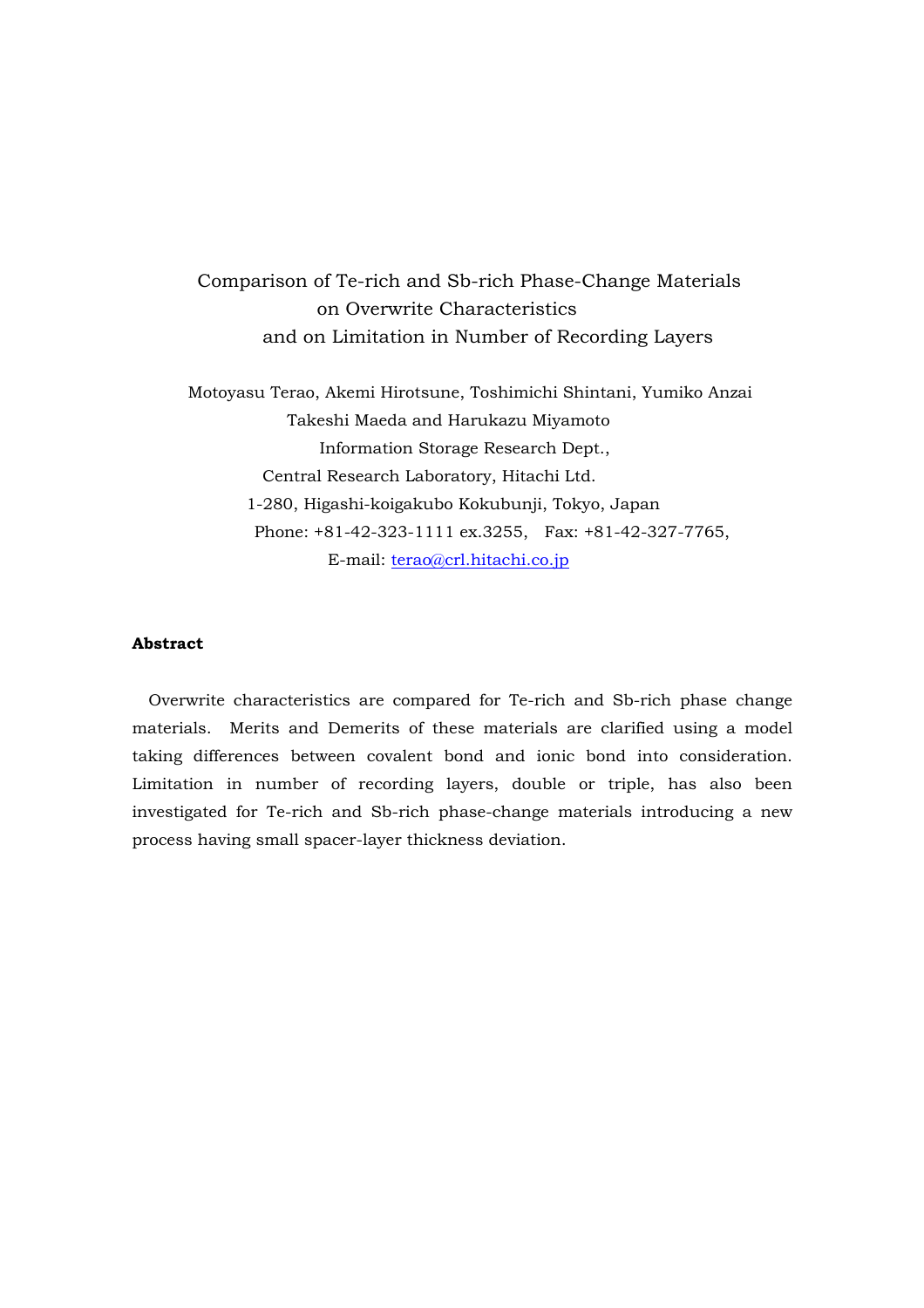## **Introduction**

Phase-change optical disk has many merits. Those are one-beam overwrite, read-out by reflectivity difference, possibility of double layer disk, etc. However, these properties strongly depend on material characteristics, and to control amorphous material characteristics is difficult. Usually, phase-change is treated by JMA (Johnson Mehr Avrami) equation, but discrepancy between the theory and experiment often appears because JMA equation is a macroscopic equation. In this paper, we try to explain dependence of phase-change disk characteristics on recording film material introducing difference between covalent bond and ionic bond.

### **Experiment**

 Two major compositions of Phase change recording material are Te rich composition, for example, Ge2Sb2Te5, and Sb rich composition, for example, Ag4In8Sb65Te23. Comparison of Te rich and Sb rich composition has been carried out experimentally.

 In the case of Te rich composition, several compound compositions, for example Ge2Sb2Te5, exist. Compound-composition recording material is advantageous for fast crystallization because only one kind of crystal is formed and long-range atom diffusion to form more than two kinds of crystals from homogeneous amorphous state is not necessary. Although bulk Te has hexagonal crystal structure, we proposed a NaCl-type crystal structure model <sup>1)</sup> as shown in Fig.1, because result of the structure analysis by electron beam diffraction in TEM showed that the crystal structure of the Te rich film (Ag-Ge-Sb-Te) was NaCl-type. This structure-model was confirmed by EXAFS analysis etc. later  $2$ . So, metallic element site and Te site are the same in number. However, Ag added Ge2Sb2Te5 contains about 55 at% Te, so, about 10% of (Ag,Ge,Sb) site is vacant. When the recording film becomes amorphous, vacancies are partly collupsed, so, amorphous state can have higher density than the crystalline state although this is extraordinary. Crystallization of Te-rich recording material occurs by crystal nucleation then growth.

Sb-rich recording material has fast crystal-growth speed, but very slow crystal nucleation speed. The crystal growth speed depends on the Sb content of the recording film. Excess Sb speeds up the growth speed, and Sb content can be as large as 85 at%. However, too much Sb content decreases durability against read laser beam. These phenomena seem to be caused by fast Sb crystal growth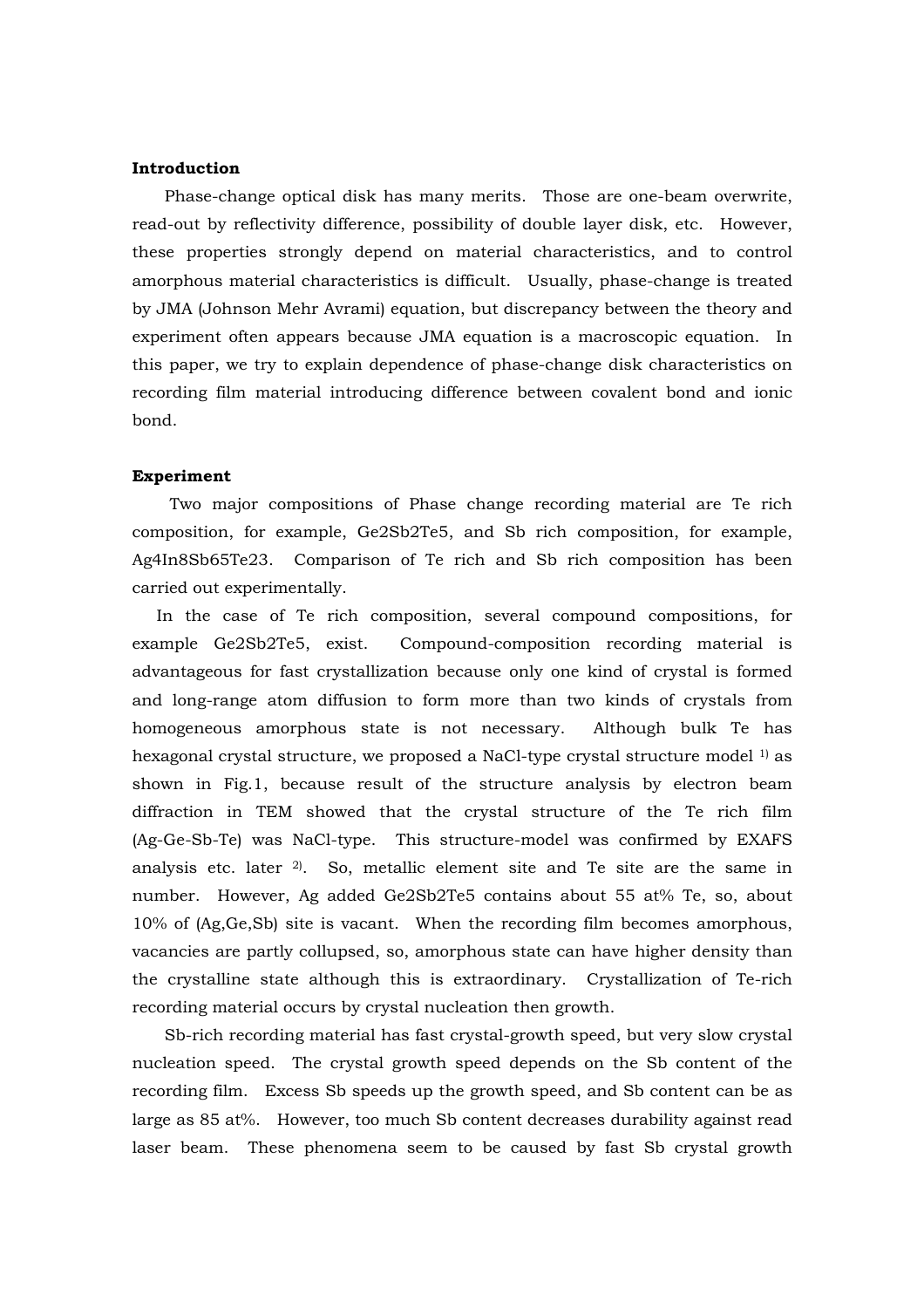overwhelming other constituent elements.

### **Discussion**

### **1. Effect of ionic bonds on crystallization speed**

Nucleation and growth rate is related to crystal structure, and crystallization activation energy is also related to crystal structure. We propose a crystallization model that takes difference of covalent bond and ionic bond into consideration. Crystallization mechanism is very complicated, however simple model will be able to explain most of crystallization features. Ionic bond makes crystal nucleation easier than covalent bond because ionic bond is more flexible than covalent bond. An example of changeable ionic bond between a metal and a chalcogenide element 3) is shown in Fig.  $2^{3}$ . The change from (a) to (b) can be an effective trigger of crystal nucleation. The situation will be the same even when Se is replased by Te because oxygen, sulfur, selenium and tellurium belong to the same group in the periodic table. However, long-range atomic rearrangement is more difficult in the case of ionic bond in low temperature range because Coulomb force is a longer-range force. The faster nucleation and slower crystal growth in low temperature range caused by above mentioned characteristic of ionic bond is desirable for Te-rich recording film. And ionic bond makes crystallization activation energy larger as shown by a dotted curve in Fig.3 because crystal growth speed greatly depends on temperature due to ionic bond's multi-energy-barrier interaction between atoms. Dependence of softening temperature of SiO2 glass on ionic oxides (K2O and TiO2) contents 4) is shown in Fig.4. Here we use data of amorphous oxides because in the case of chalcogenide recording material, measurement of grass-transition temperature that is related to starting temperature of crystal nucleation is quite difficult because the material crystallizes very fast. Softening (glass transition) temperature goes up along with TiO2 content increase, although it goes down by too much TiO2 addition. This shows that introduction of ionic bond increases stability of amorphous state in low temperature range without decreasing crystallization speed (judging from viscosity data not shown in the figure) in high temperature range. This stabilization of amorphous state is partly caused by the fact that metallic plus ion has small diameter and deacreases spaces between minus-ions forming basic structure in low temperature range. This is very good characteristics to obtain large stability of amorphous state, that is, long storage life and high durability against read laser beam. However, too much addition of ionic compound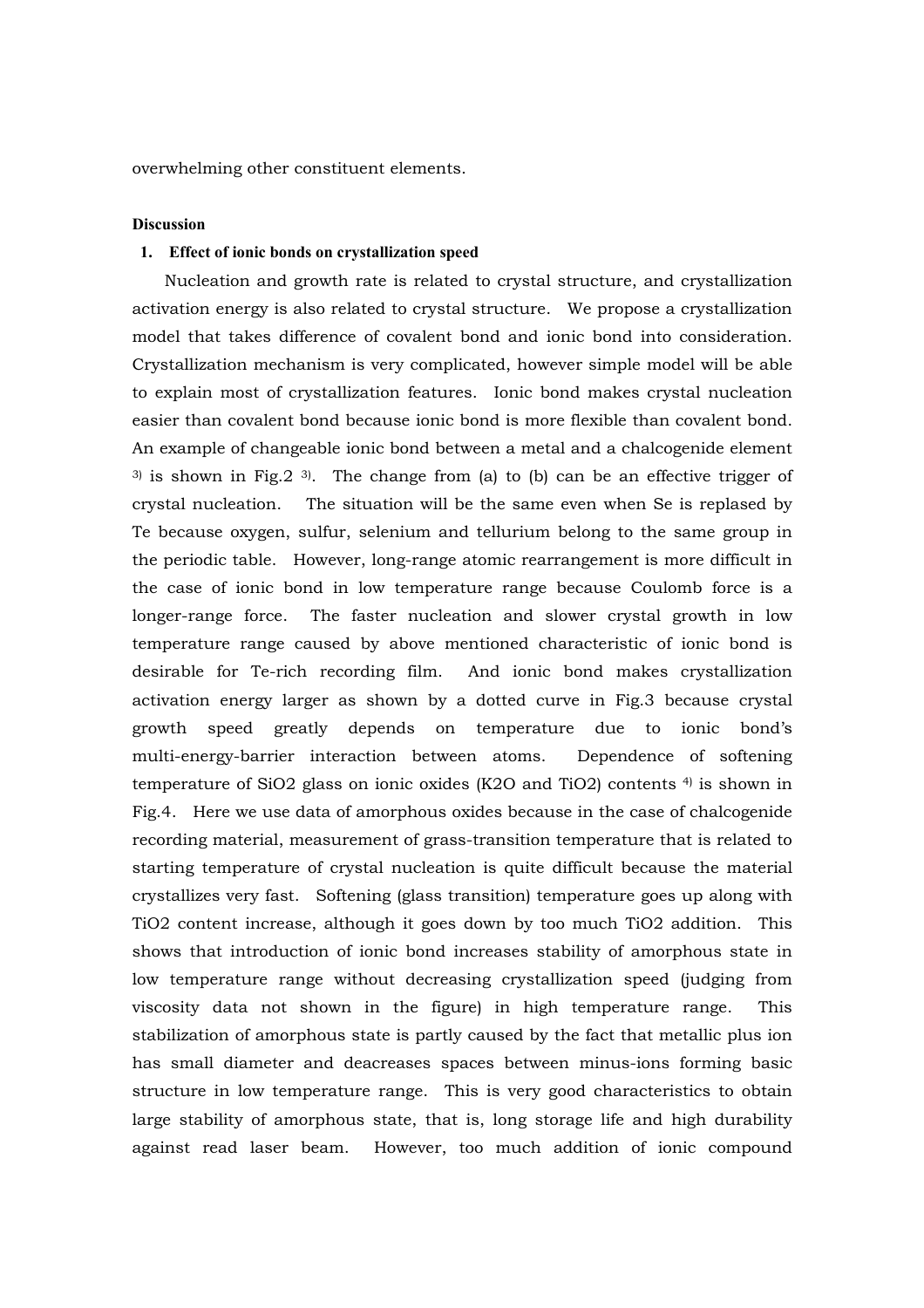decreases amorphous-state stability because many plus-ions become to move to interstitial or charged defect positions. Electronic negativities of elements 5) are shown in Fig. 5. Elements whose position in the figure are far from Te has a tendency to form ionic bonds. Addition of Sn  $6$  or Bi  $7$  is reported to make crystallization faster. These elements are considered to make chemical bonds having more ionic characteristics.

 The crystallization speed-up effect of up to 20% In addition to Sb-rich recording material 8) is also considered to be caused by ionic tendency of the chemical bonds between In and other elements.

#### **2. Dependence of refractive index on wavelength**

 The optical characteristics of Sb-rich recording material are much different from Te-rich recording material at the wavelength of 660nm, but it is similar to Te- rich recording material at the wavelength of 400nm. However, remaining small difference has some influence on possibility of multi-layer recording. Refractive index of the material depends on material density and electronic states. An example where refractive index of amorphous material depends on its density is shown in Fig.6  $9$ . In ordinary material, refractive index is larger in crystalline state because crystalline state has higher density. However, if density of crystalline state is lower than that of amorphous state due to above-mentioned vacancy, to have lower refractive index is not strange.

The refractive index curve crosses at a wavelength of about 650nm as shown in Fig. 7. This is explained by above-mentioned model. The fact that refractive index value of crystalline state at shorter wavelength range than 660nm is lower than that of amorphous state is explained by the vacancy model. At longer wavelength than 660nm, electron-photon interaction increases because the photon energy approaches band-edge energy and absorption increases. This is considered to be the mechanism of rapid extinction coefficient and refractive index increase towards long-wavelength side in crystalline state. In the case of amorphous state, refractive index change is small because density of states change towards long-wavelength side around the band edge is gradual. This is considered to be the mechanism of curve crossing.

### **3. Effect of ionic bond on the double layer disk**

Introduction of ionic bond is also desirable in obtaining suitable recording film characteristics for double layer phase-change disk in terms of high optical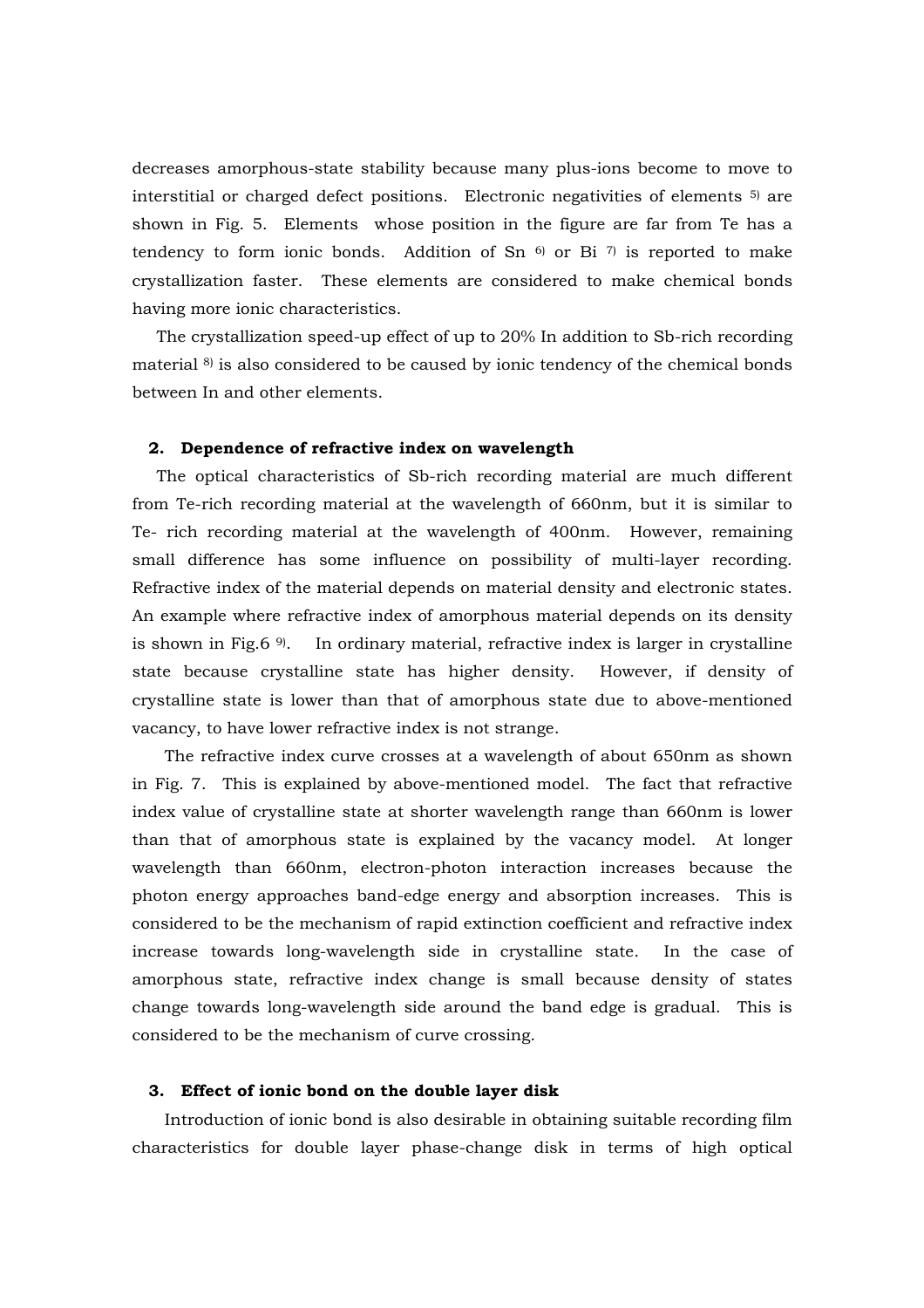transmittance. Because ionic bond that is bonding with long distance elements in the periodic table, makes optical band gap larger and increases transmittance of visible light. Large transmittance can also be achieved by decreasing film thickness, but crystal nucleation speed quickly decreases in this case because vibration of recording-film atoms that generates crystal nuclei becomes suppressed by adhesive force to protective layers. In the case of introduction of ionic bonds, crystal nucleation speed increases as mentioned above, so the situation is better.

 When comparing Te-rich recording material and Sb-rich recording material, Sb rich recording material need not worry about crystal nucleation speed decrease by decreasing recording film thickness because crystallization is mostly by crystal growth. However long range crystallization without stopping by irregularity in substrate surface is necessary. So, minimum thickness of recording film can not be so thin. And further, the fact that recording material is constituted mostly by Sb restricts variation of optical characteristics. Therefore, Te rich recording material is a little advantageous in designing double layer phase-change optical disk.

# **4. Desirable spacer layer formation process for double layer disks**

 In order to decrease the heavy load to recording film in designing a double layer disk, we developed a new spacer layer forming technique to form a uniform-thickness spacer layer by using a 20μ m-thick sheet of organic resin 10).

This sheet has rapidly changeable surface hardness. Initially, sheet surface is soft and sticky, and after UV light irradiation, the polymerization reaction becomes ready to start. By passing through heated rollers, only the surface of the sheet is quickly heated and softened and becomes easy to replicate the stumper surface pattern. Shortly after that, the polymerization reaction starts, and surface hardness quickly increases, so the stumper can be separated from the sheet without any damages on the replicated pattern. It is better to carry out after-heating in order to increase hardness up to a level enough to endure the high temperature during the recording. The thickness variation of the spacer layer all over the disk was plus minus 1um.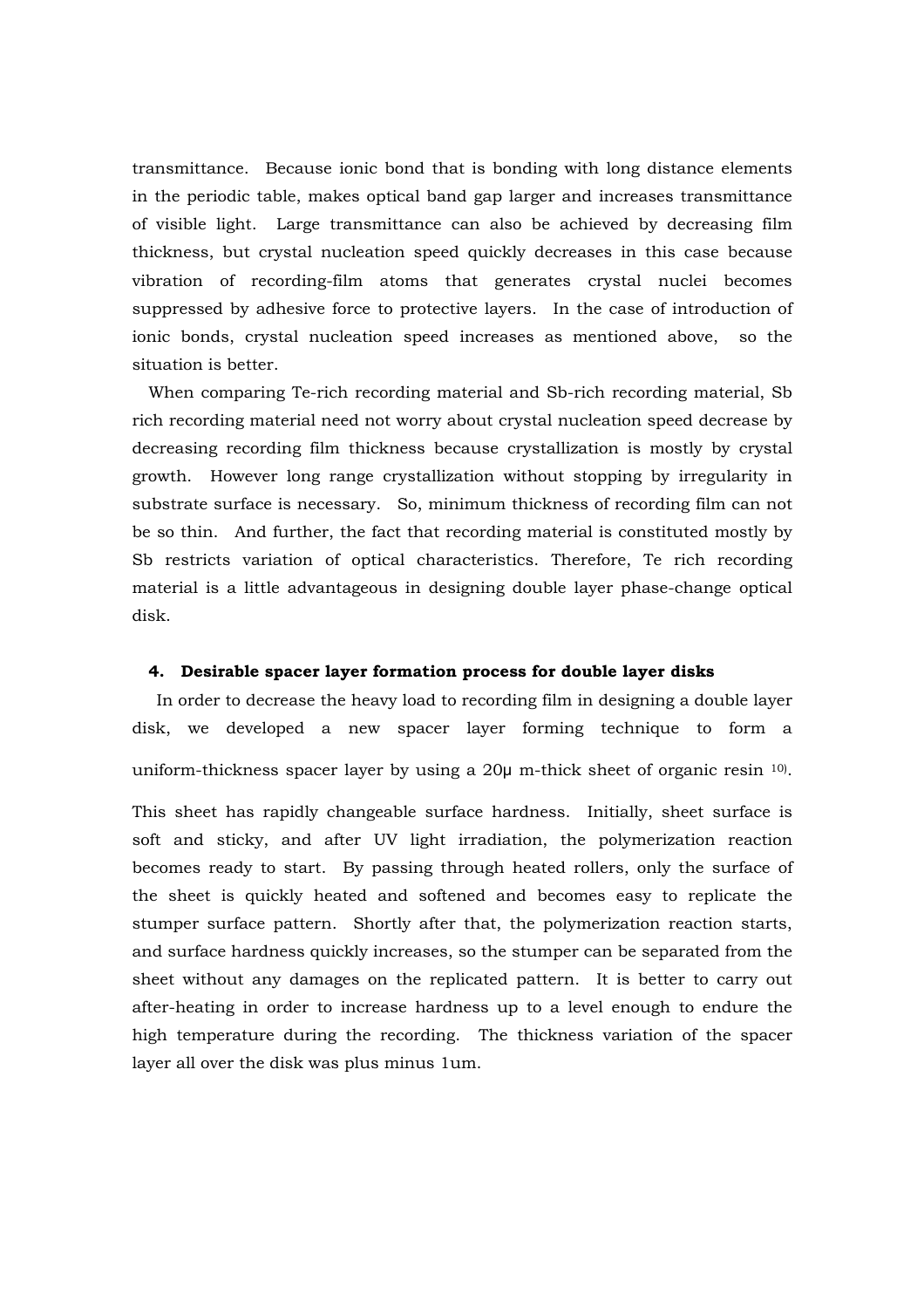## **Conclusion**

Crystallization and optical characteristics of phase-change recording films is investigated by using a model taking differences between covalent bond and ionic bond into consideration. Adaptability of recording material to double layer phase change disk is also examined based on this model. Crystal nucleation mechanism due to ionic bonding transition is expected. A new method to make a spacer layer having very accurate thickness between two recording layers has also been introduced.

# References

- 1) A. Hirotsune, Y. Miyauchi and M. Terao : Digest of Annual meeting of Japan Soc. Appl. Phys. 28p-T-14 (1995) 1033.
- 2) T. Nonaka, G. Ohbayashi, Y. Toriumi, Y. Mori and H. Hashimoto Proc. PCOS 1998 (1998) 63.
- 3) K. Tanaka and T. Shimizu : Amorphous Semiconductors, Baifukan (1994) 142.
- 4) R. Yokota and K. Kishii and S. Makishima : Physics of Liqud and Amorphous materials, Ohm-sha (1968) 201.
- 5) S. Iida : Table of Physical Constants, Asakura-Shoten (1978) 207.
- 6) R. Kojima, N. Yamada, : Technical Digest of ISOM 2000, Chitose Japan (2000) 26.
- 7) T. Tsukamoto, S. Ashida, K. Yusu, K. Ichihara, N.Ohmachi, and N. Nakamura: Proc. PCOS2002 (2002) 20.
- 8) K. D. Flynn, D. Strand and T. Ohta : Proc. PCOS 2002 (2002) 43.
- 9) S. Sakka : Science of Glass and Amorphous Materials, Uchida Rohkakuho (1983) 46.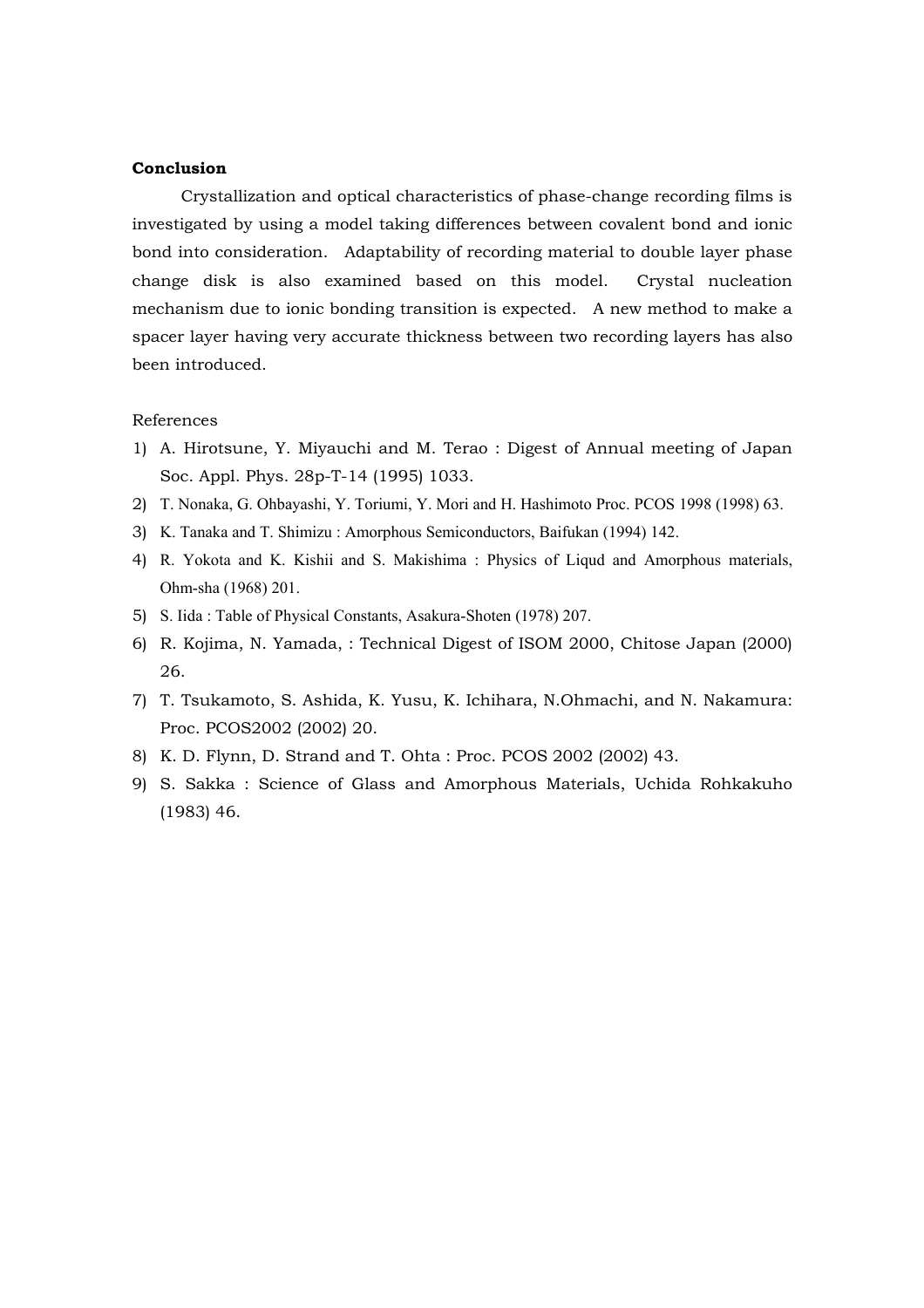

Fig.  $1$ Crystal structure of Ge-Sb-Te



Fig. 2 Ag-Se ionic bonding. (a) Se is negatively charged. Lines are covarent bonds. Dots are lone pair electrons. (b) A charged defect is formed.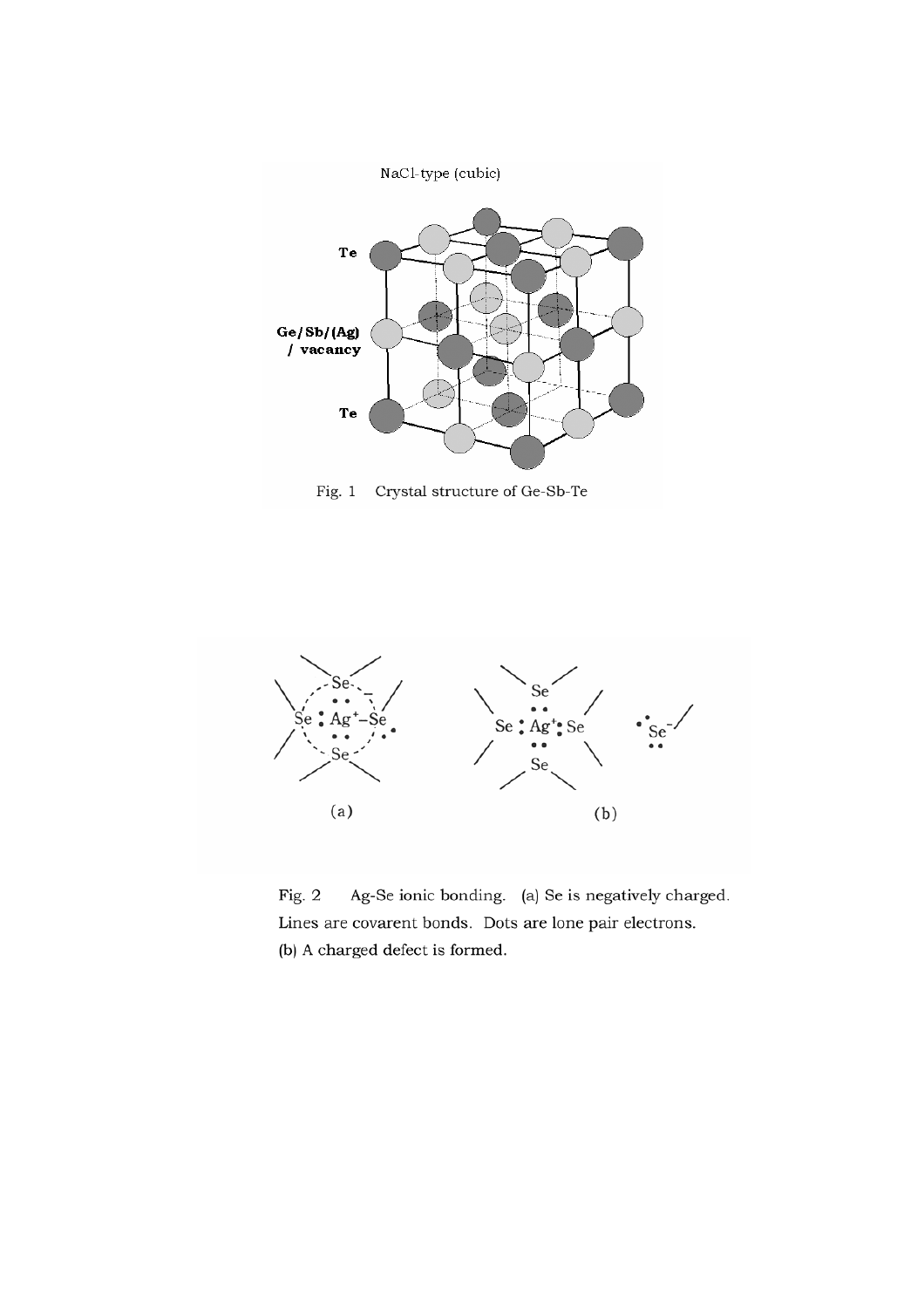

Fig. 3 Crystal nucleation rate and Growth rate of Te-rich material

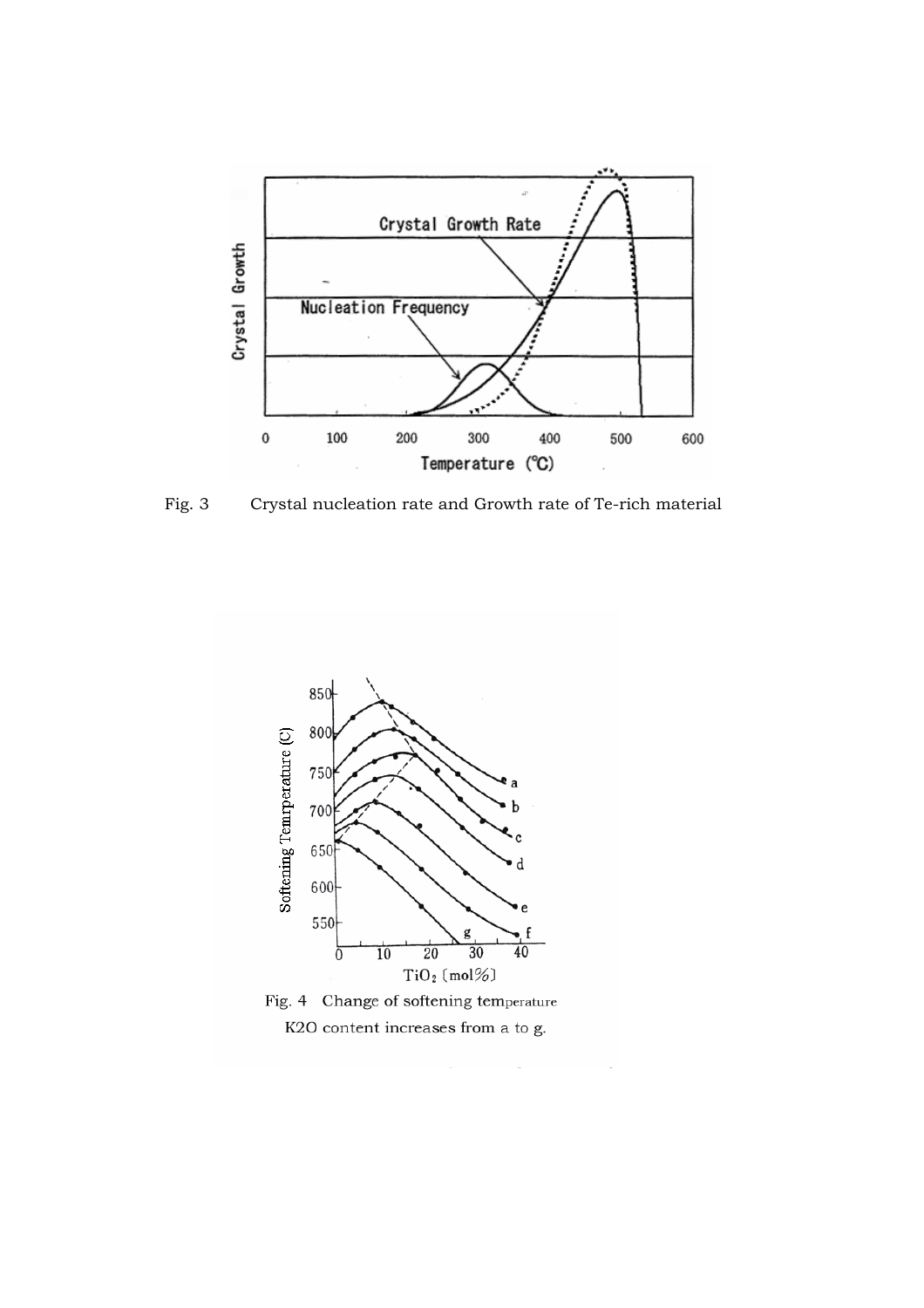





Fig. 6 Refractive index change accompanying density change during annealing at 520 C  $\,$ for boron silicate glass. A: Quenched from 600 C B: 490 C 6 weeks